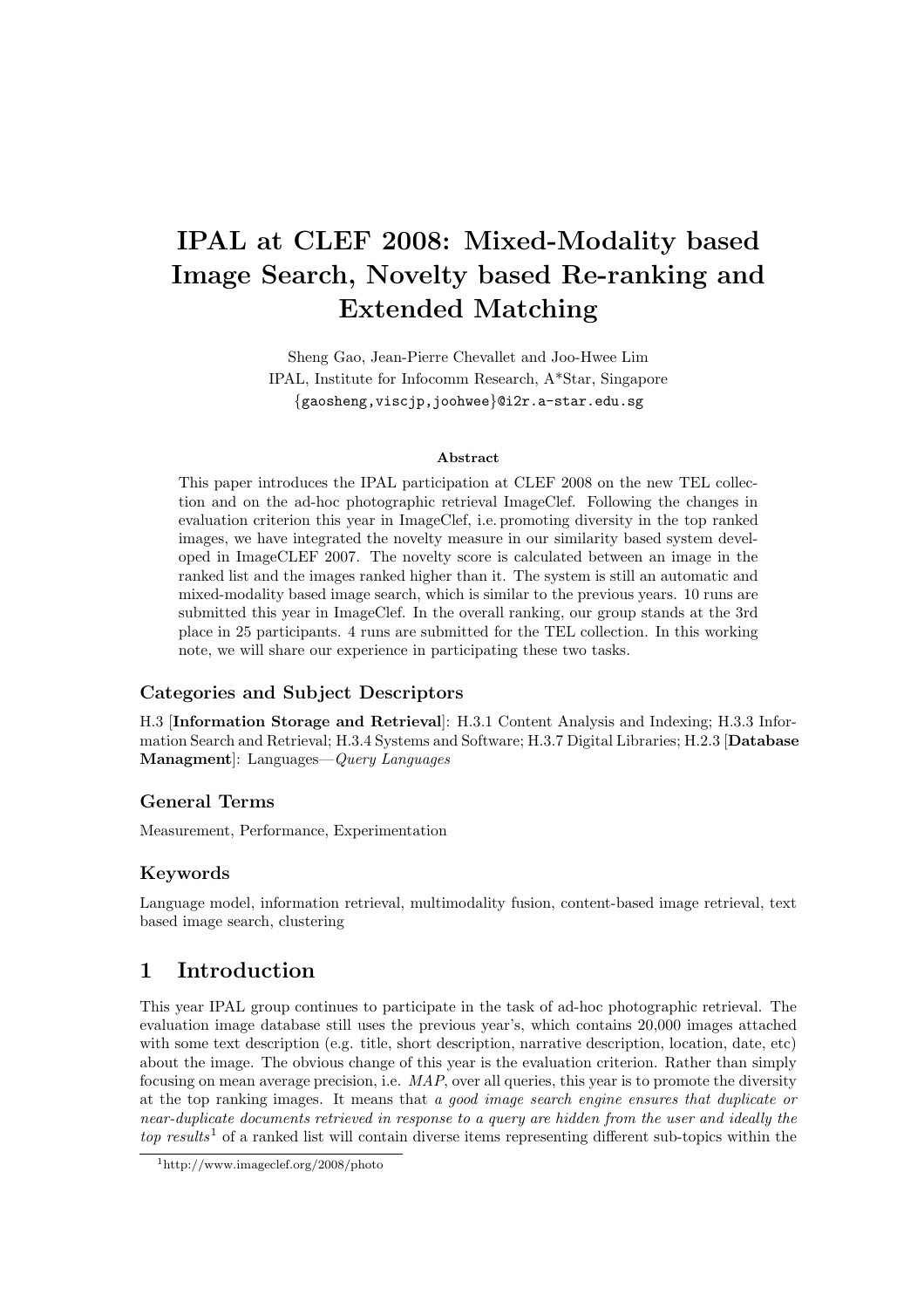results. 39 queries which are parts of 60 queries used in the previous year are re-defined for this year. An additional tag, i.e. cluster tag, is added in the query. Here is a query example (query 2):

```
<top>
<num> Number: 2 </num>
<title> church with more than two towers </title>
<cluster> city </cluster>
<narr> Relevant images will show a church, cathedral or a mosque with three
or more towers. Churches with only one or two towers are not relevant.
Buildings that are not churches, cathedrals or mosques are not relevant even
if they have more than two towers. </narr>
<image> images/16/16432.jpg </image>
<image> images/37/37395.jpg </image>
<image> images/40/40498.jpg </image>
</top>
```
Evaluation is based on two measures: precision at 20 (p20) and instance recall at rank 20 (cr20), which calculates the percentage of different clusters represented in the top 20.

Although it is possible to learn a ranking function to maximize the p20 or cr20 metric of the retrieved system, a few annotated samples must be provided. This is suitable for an interactive search but we prefer to set up a fully automatic retrieval system. The baseline system is similar to our system in 2007. Both are content-based image retrieval systems (CBIR) with multiple visual features. The text based image retrieval system (TBIR) is using a language model approach [7] and their combination using cross-media pseudo-relevance feedback method [6, 5]. To improve the diversity, we introduce a novelty score for each image in the ranked list and combine it with it similarity score to generate the ranking score for ranking images. Novelty is calculated from the pair-wise distance between the images. To incorporate the hidden clustering information, we apply unsupervised clustering algorithm, affinity propagation based clustering, to get the cluster size, the representative image in each cluster and the cluster identity of each image. However, we do not use the cluster tag provided in the query in our current systems. For the textual part only, we experiment this year an *extended matching* that consists of a fusion of the matching inner product with probability links computed on Wikipedia source text.

In the next section, we introduce the details of our systems and the submitted runs.

## 2 Systems Details

We build various CBIR and TBIR systems using different indexing methods and similarity functions. Totally we submit 10 runs for ImageCLEF and 4 for TEL. In the following, the details are given.

### 2.1 CBIR System

To enrich the visual content representation, 4 types of low-level visual feature are extracted from the local regions or global images. They are detailed in the following:

- COR: Auto color correlogram with the depth 2 in the HSV space. It is extracted from the whole image and is represented by one 324-dimensional vector.
- HSV: Histogram in HSV and gray-level space with 162-dimension for HSV plus 4-dimension for gray-level. An image is represented by a 166-dimensional vector.
- GABOR: texture feature using Gabor filter in the uniformly segmented 5x5 grids at the 2-scale and 12-orientations. Thus, the mean and variance are calculated at each grid to generate 48-dimensional feature vector. We concatenate the vectors from 25 grids into one 1,200 dimensional vector.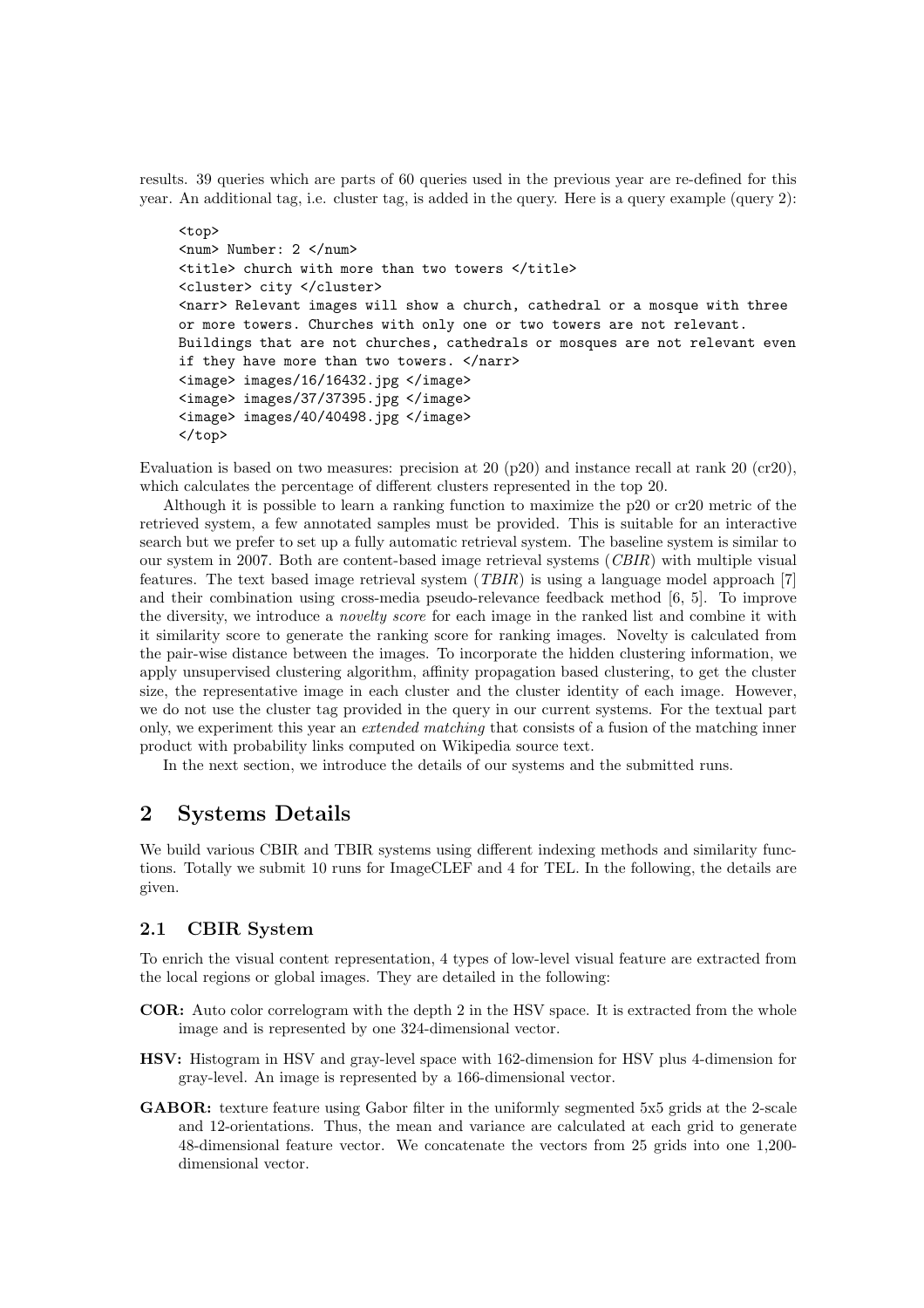EDGE: 18-dimensional edge orientation histogram is calculated from an image.

Then we apply SVD to remove correlation among the feature components. Assuming the full rank is N, we empirically select the top  $N \times 0.8$  eigenvectors and index the image in the eigenspace. The cosine function is used to calculate similarity score. Thus, we have 4 CBIR systems based on each of visual features in the above.

#### 2.2 TBIR System

For the LM-based TBIR used in ImageClef only, we first build a lexicon dictionary (7,866 words) from all text documents (including title, narrative, location) and then train a unigram language model only based on the attached text document for each image in the database. This is done using the CMU-Cambridge Statistical Language Modeling Toolkit [2] with the Witten-Bell smoothing. Thus, each image is indexed by the word probabilities in the lexicon. Given a query topic and any image in the database, the probability of query words generated by the corresponding image LM can be calculated. The image documents in the database are ranked by the probability from the highest to the lowest.

#### 2.3 Pseudo-Relevance Feedback

Learned from the ImageClef 2006 [6, 5], the cross-modality pseudo-relevance feedback (PRF) can improve the system performance, i.e. the TBIR can be boosted by the top-N (here 10 documents are selected) documents from the CBIR as the feedback and vice versa. This year PRF is also adopted.

#### 2.4 Novelty based Re-ranking

In our system, the novelty scores are used for re-ranking the images in the top-1000 generated by the traditional similarity based ranking. Two methods are used to calculate the novelty score for the image in the top-1000. Both derive a novel measure through calculating the pair-wise distance between the image and all images ranked higher than it. The pair-wise distance can be calculated from the low-level image feature (in the first approach) or from both the low-level feature and the cluster identity assigned by unsupervised clustering (in the second approach). Let  $I(i)$  be the *i-th* image in the top-1000 list as well as its corresponding feature vector, and  $r(i)$  be its ranking position in the list. Given  $I(i)$ , we denote by  $R(i)$  the set of images whose ranking position is higher than  $r(i)$ . Thus the novelty score *novelty*(i) of the image  $I(i)$ , is defined as,

$$
novelty(i) = max_{j \in R(i)} f(I(i), I(j))
$$
\n<sup>(1)</sup>

where  $f(x, y)$  is a distance function. Higher value the function has, more novelty  $I(i)$  is. In the LM-based indexing, KL-distance is used and the cosine distance is used for visual features.

Besides the low-level feature, we also incorporate the cluster identity of images in the novelty score. We apply affinity propagation based clustering in the top-1000 list [4]. Unlike the k-means clustering which generally needs to input the cluster number and the cluster is described by the samples mean in the cluster, this method [4] can automatically find the cluster number from the input pair-wise similarity matrix and the cluster is represented by the representative sample in the cluster rather the mean. In our case, the representative image can be selected for describing the cluster and has the higher novelty than other images in the same cluster. Then, a new novelty is derived by fusing the cluster based novelty with the low-level feature based.

When the novelty values are calculated, they are combined with the similarity scores to reranking the top-1000 images.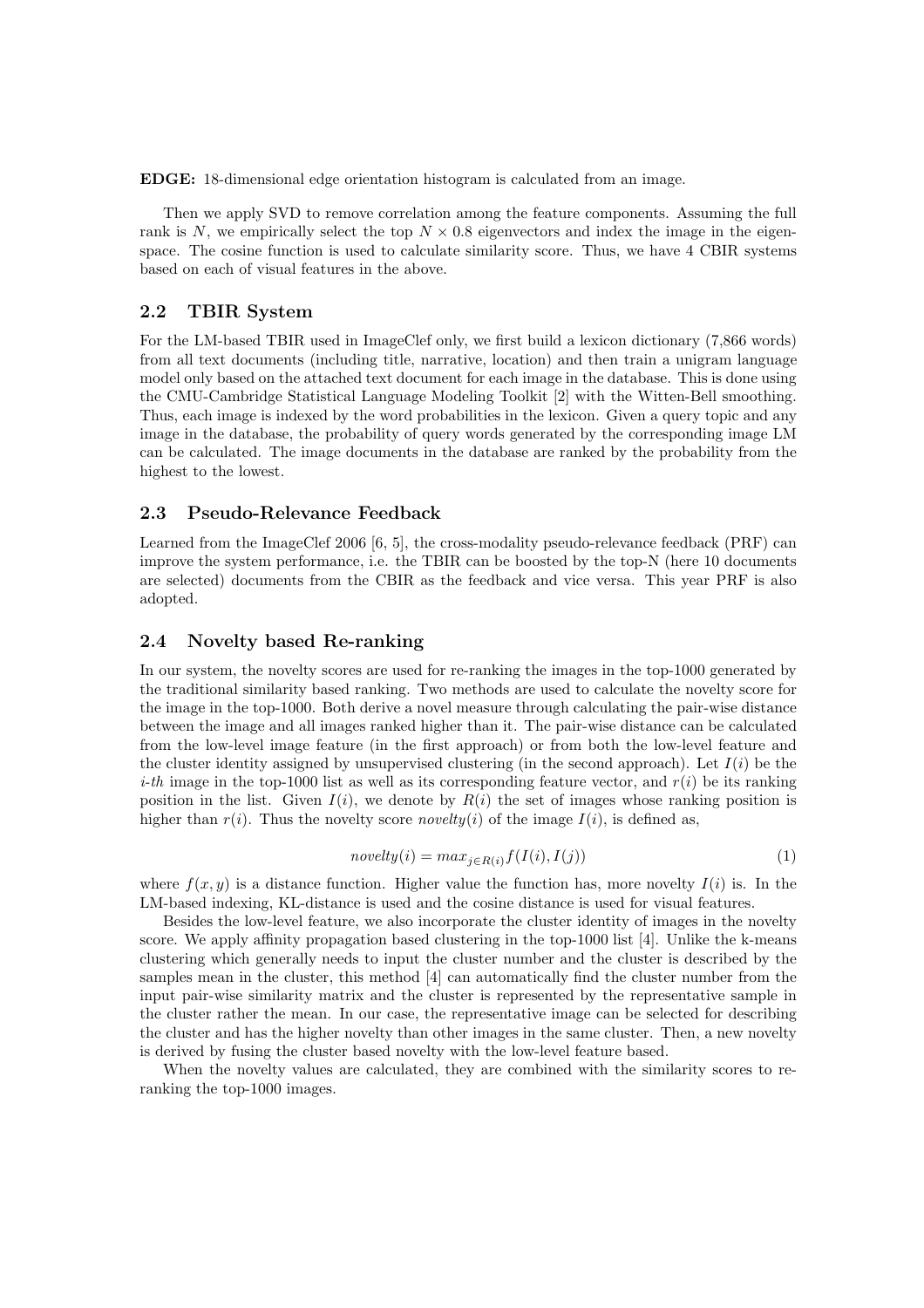#### 2.5 Maximum Similarity Extended Matching

Both document collections we have worked on this year (ImageCLEF and TEL) are very small: only few sentences. For this reason we had the idea to use another source of information to enhance the matching between short query and short documents.

So this year, we continue to use Wikipedia information, but in a different way: we have modified the matching function to directly incorporate weighted links between words. So, neither document nor query are extended statically, but it is the matching function that dynamically (at querying time) choose the best matching between one word of the query and one word of the document.

We compute probability links between terms by computing the probability of a word  $w_1$  to appear in a Wiki document, knowing that a word  $w_2$  is in this document :  $P(w_1|w_2)$ . This forms a probability graph. This computation is done by counting all concurrencies of all terms in all wikipedia documents. The raw couple frequency is called "support" in text mining. By imposing a minimum support, we force the computed probability to be computed using a minimum of occurrences. This should enhance their quality: the biggest support, then the more significant the relation should be. But it also reduces the number of links in the graph and may miss some interesting ones.

In practice we have filtered Wikipedia using words from documents and queries test collection in order to fasten the concurrency computation, otherwise the number of possible concurrency couples is too large and the time to compute them is too long (days). For the TEL collection we limit the computation to the most frequent 300 million of possible relations, in order to feet into 6Mb of main memory of our server. Using only main memory speed up the computation. These probabilistic links are then used directly into the matching function in this way:

for a given t, 
$$
t^* = \underset{t' \in D}{argmax}(p(t'|t))
$$
 (2)

$$
RSV_{max(Q \triangleright D)}(D, Q) = \sum_{t \in Q} k \times p(t^*|t) \times w_d(t^*) \times w_q(t)
$$
\n(3)

When computing the matching between document D and query  $Q$  (eq. (3)), for each term t of the query, we select the term  $t^*$  of the document  $D$  (eq. (2)) that maximize the probabilistic link computed in wikipedia:  $p(t^*|t)$ . Of course, it is done only when the term t does not appear in the document D. If t is in document D, then obviously  $p(t|t) = 1$ . If not, we replace the missing t from  $D$ , by  $t^*$ , and we use its weighting. This method, that we call "maximum similarity extended matching", is an extension of the classical inner product and enables us to retrieve document with a very small term intersection, even with no term intersection at all. This matching technic comes from a work of Crestani [3]. In this way, we can expand the matching process with links but still use classical document weighting.

#### 2.5.1 Extended Matching in ImageCLEF

The IPAL CLEF Photo test collection is mainly composed of image annotations. So our extended matching technics should be well adapted to this collection. The proposed runs use the Divergence From Randomness (DFR) document weighting [1]. The unique constant of this weighting is kept at 1.0. Standard stemming and stop-word removal is applied. For query we only use the "title" field.

We have used our extended maximum matching using Wikipedia documents as a source for the term probability link. We use the WIKI file of January 2008 (enwiki-20080103-pages-articles.xml), which has about 14Gb of text.

All runs ( $pt = probabilistic term extension$ ) use DFR weighting with constant k at 1.0, the extended matching uses also an arbitrary constant  $k$  set to 0.01 to combine the term weight with term link. Finally, we have tested different "support". It is in fact the minimum of couple frequency in Wikipedia that is necessary to keep the link in the similarity graph. We have tested 10, 100, and 1000, with correspond to the 3 proposed runs (IPALpt1, IPALpt2, IPALpt3).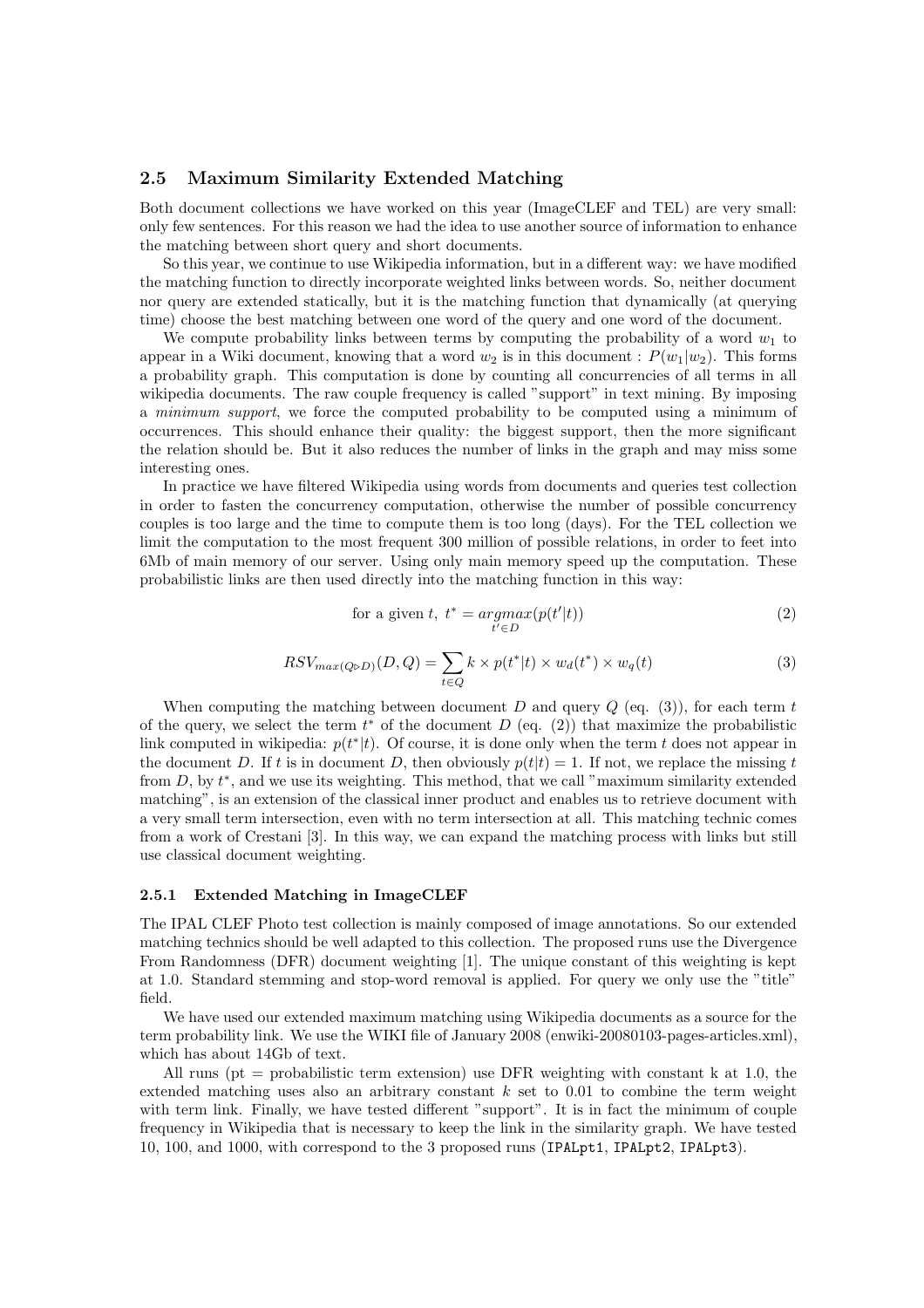#### 2.5.2 Extended Matching in AD-HOC Task TEL

This collection is also composed of small documents. We apply the same technic described before. For all run (except IPAL04), we have used the following document field:  $oai\_dc:dc$ , dc:title, dc:subject, dcterms:alternative, dc:description. For queries, only the "title" field is used. We have performed a standard stemming and stop-word removal. All runs use the Deviation From Randomness weighting (DFR), with constant left to 1.0. The minimum support (the minimum number of couple concurrencies) if fixed to 10 for all runs. The computation of the Wiki term dependency graph is based on the filtered version of wiki. We first remove all the stop-words and then do a standard stemming, the same applied to the document and queries. Finally, we filter wikipedia, keeping only stemmed terms that effectively appears in the collection and in the query. Unfortunately, this filtering is not enough to reduce significantly the size of Wiki, and hence to enable a full computation of the concurrencies. So because of these technical reasons (to long computation, not enough main memory when running the process), in these run, only a very small part of the wiki is effectively used the the runs about the first 2400 Wiki documents. This may be the explanation of the very little influence of this technic to the results (see below). Since these experiments, we managed to compute the full Wiki concurrency but not in time to be used in the run. We will evaluate later the impact of the size of the Wiki used.

#### 2.6 Description of Submitted Runs

A total of 14 runs has been submited: 10 runs are submitted for ImageClef, including the similarity based CBIR run, TBIR run, cross-modality run, and the novelty based runs and 4 runs for the TEL collection. To combine the ranking scores from different runs, the linear fusion method is utilized. The coefficients of each system are equally set. Now we will describe the condition of each type of run.

IPAL01V 4RUNS EQWEIGHT: a visual run by equally combining 4 CBIR system;

IPAL02T LM: a LM-based text run;

- IPAL03TfV LM FB: a mixed-modality run using cross-media pseudo-relevance feedback from IPAL01V\_4RUNS\_EQWEIGHT (Top-5 documents in IPAL01V\_4RUNS\_EQWEIGHT are used to boost IPAL02T\_LM);
- IPAL04T LM Tnov: a text run with the novelty score to re-rank IPAL02T\_LM;
- IPAL05TfV LM FB Tnov: a mixed-modality run with novelty scores calculated from the text and visual features (Baseline is IPAL03TfV\_LM\_FB);
- IPAL06T LM Tnov Cluster: a text run with novelty score calculated from text feature and cluster identity (Baseline is IPAL04T\_LM\_Tnov);
- IPAL07TfV LM FB Tnov Cluster: a mixed-modality run with novelty scores calculated from the text and visual features and cluster identity (Baseline is IPAL05TfV\_LM\_FB\_Tnov);
- IPALpt1: the text based Deviation From Randomness with maximum similarity extended matching using a support of 10;
- IPALpt2: The same as previous but with a support of 100;
- IPALpt3: The same as IPALpt1 but with a support of 1000;
- The next four runs concerns the Had hoc task for the TEL document collection.
- IPAL01: a simple reference run with DFR and no extended matching;
- IPAL02: the maximum similarity extended matching using wikipedia (small part see above). The k mixing constant is set to 0.001;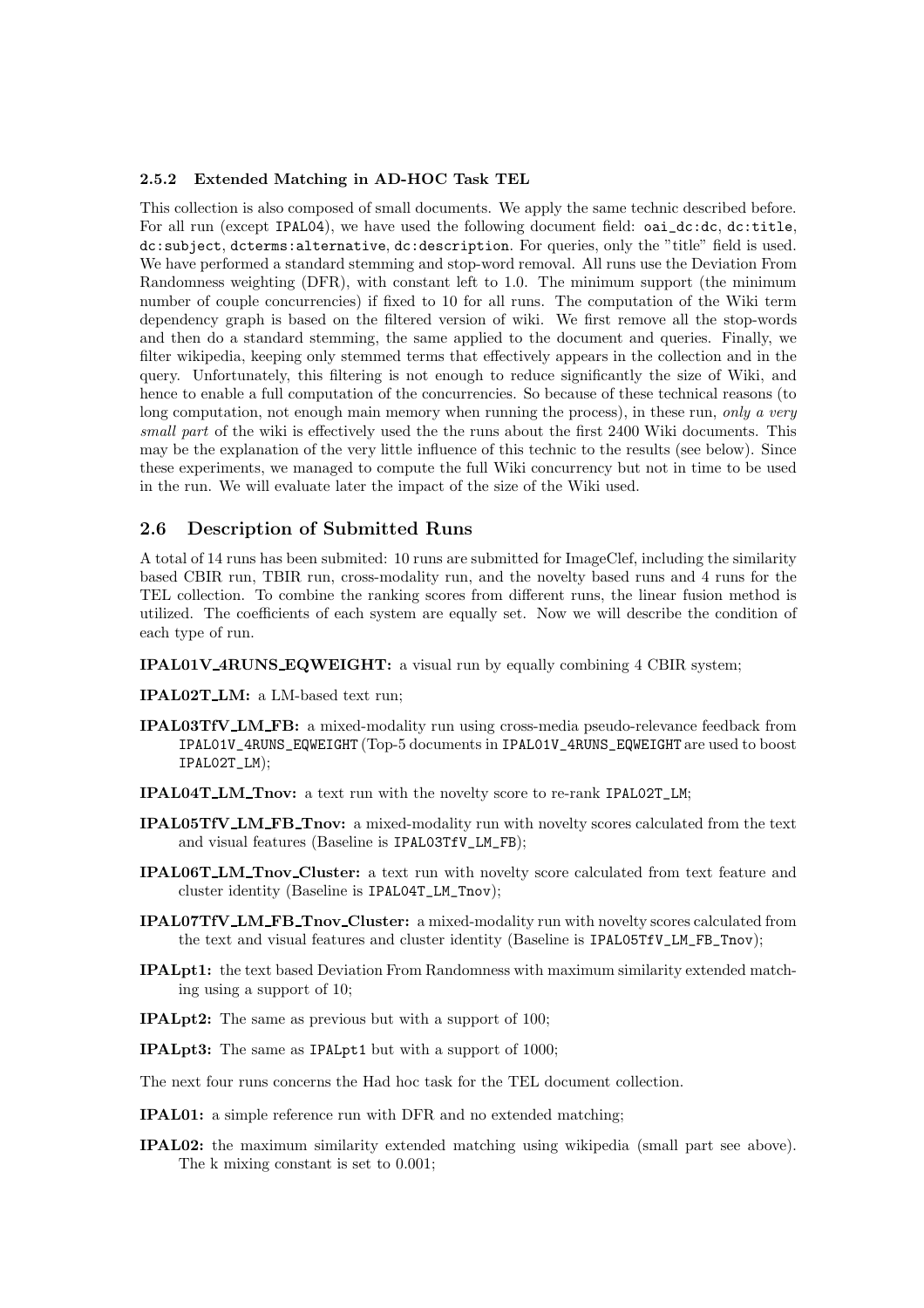- IPAL03: the same at previous, but with a stronger influence of the Wiki extension because the k constant is set to 0.01;
- IPAL04: Because we think that the field dc:description is not a good source of information, and can produce noise, we rerun the previous run without this field;

## 3 Results

The official evaluation results of 10 runs for ImageClef are reported in table 1 for precision at top-20 and Table 2 for instance recall at top-20. In terms of AP@20, the best run is IPAL05TfV\_LM\_FB\_Tnov. Its AP is 0.4295. Similarly, the run is also best in terms of CR@20 with 0.4235. However, comparing with the corresponding baseline, IPAL03TfV\_LM\_FB, which has 0.4282 and 0.4217 respectively, the improvement is not obvious. When comparing IPAL02T\_LM with IPAL04T\_LM\_Tnov, the performance is degraded due to the introduction of novelty score. From these results, we found that little benefit is obtained from the novelty score compared with the traditional similarity search. Similarly, the cluster identity of images discovered from unsupervised clustering has little help to improve the instance recall. It may be helpful when the cluster tag in the query is used. We will evaluate it in future. The use of DFR measure in all IPALpt is too low compared with language model, and the use of Wikipedia does not help. The respective MAP for the four runs on TEL collection are: 0.2624, 0.2623, 0.2618 and 0.2579. It shows a degradation of performances using Wikipedia probabilistic links. We thinks that the quality of these extracted link may not be hight enough to show any improvement.

Finally, we summarize the top-10 runs in all submitted runs from 25 participants in Table 3, of which 3 runs are from IPAL.

| runName                      | p5     | p10    | p15    | p20    | p30    | p100   | map    |
|------------------------------|--------|--------|--------|--------|--------|--------|--------|
| IPALO7TfV LM FB Tnov Cluster | 0.5744 | 0.4846 | 0.4547 | 0.4167 | 0.3769 | 0.239  | 0.307  |
| IPALO3TfV LM FB              | 0.5795 | 0.4821 | 0.4581 | 0.4282 | 0.3906 | 0.241  | 0.3109 |
| IPAL04T LM Tnov              | 0.4103 | 0.3667 | 0.3538 | 0.3321 | 0.3009 | 0.1869 | 0.2353 |
| IPALO6T LM Tnov Cluster      | 0.4205 | 0.4026 | 0.3726 | 0.3526 | 0.3009 | 0.1956 | 0.2516 |
| IPALpt3                      | 0.2205 | 0.1949 | 0.1692 | 0.1615 | 0.1419 | 0.1105 | 0.1146 |
| IPALpt2                      | 0.2205 | 0.1949 | 0.1692 | 0.1615 | 0.1419 | 0.1105 | 0.1146 |
| IPALpt1                      | 0.2205 | 0.1949 | 0.1692 | 0.1615 | 0.1419 | 0.1105 | 0.1146 |
| IPALO2T_LM                   | 0.4051 | 0.4026 | 0.3795 | 0.3795 | 0.3436 | 0.2062 | 0.2684 |
| IPAL05TfV LM FB Tnov         | 0.5641 | 0.4949 | 0.4547 | 0.4295 | 0.3786 | 0.2397 | 0.3093 |
| IPALO1V 4RUNS EQWEIGHT       | 0.4051 | 0.3    | 0.2359 | 0.1987 | 0.1624 | 0.0764 | 0.0844 |

Table 1: Official evaluation results for 10 submitted runs (Precision at top-N, p@)

# 4 Conclusion

In this paper we introduced our ad-hoc photographic retrieval system submitted to ImageClef 2008 and experiments using Wikipedia. None improvement is shown using probabilistic links from Wikipedia. On the image collection, we calculate the novelty score from pair-wise distances among the top-1000 ranked images and then integrate them with the similarity score in order to improve the diverse at the top ranked images. However, the improvement is not significant when comparing with traditional similarity based system and the cluster identity of images cannot give us benefit as we expected. This year, cluster tag in the query is not used. We would like to get some positive effect of unsupervised clustering on the performance when combining with the cluster tag.